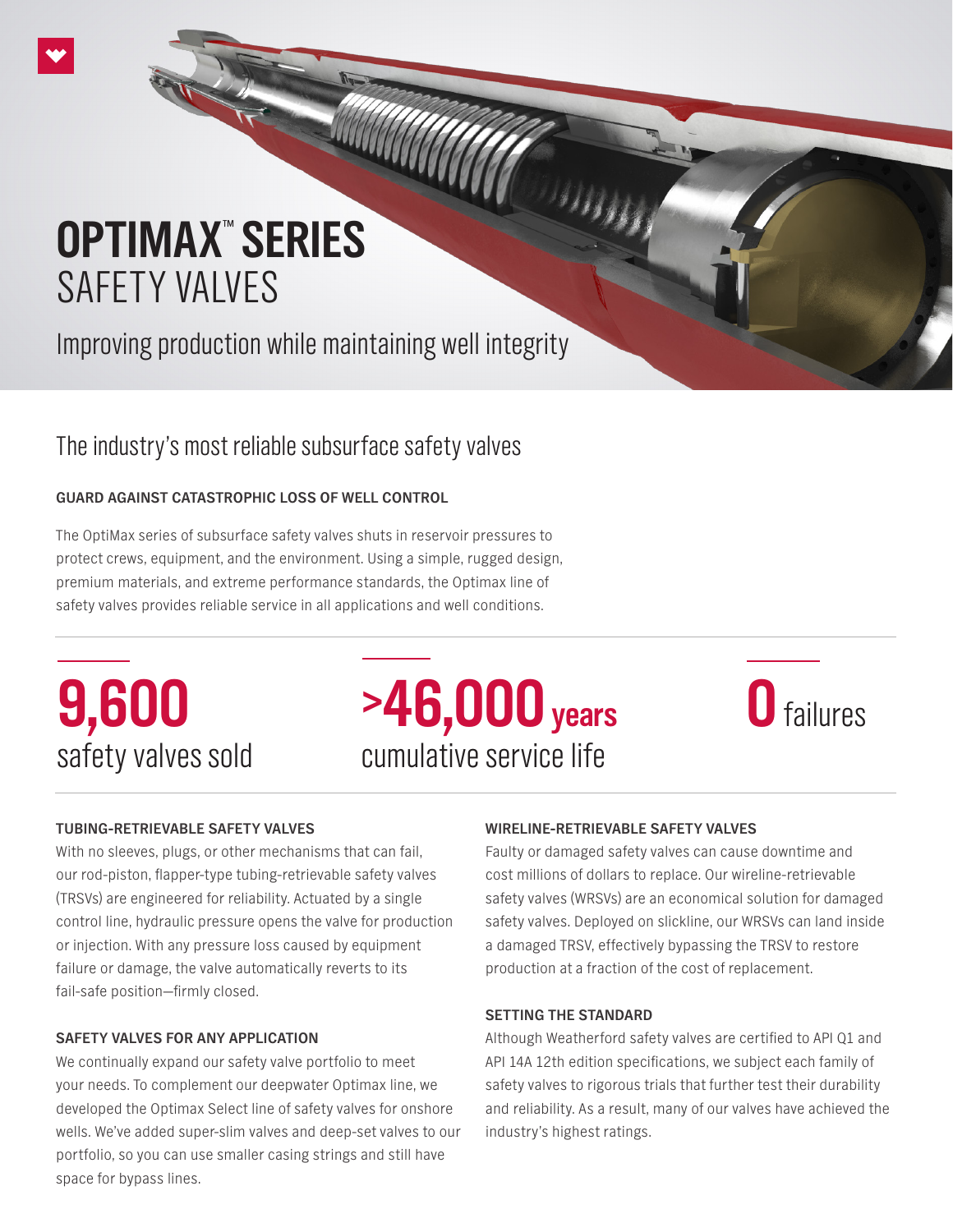#### **THE WEATHERFORD SAFETY VALVE ADVANTAGE**

Reliability is intentional. Our safety valves are designed to eliminate points of failure.

- The hydraulic system in Optimax safety valves has only two potential leak paths—the piston seals and the control-line connection. No other secondary communication path is possible.
- Our flappers maximize sealing capability, even in debris-laden environments. These flappers offer a metal-to-metal, flapper-to-seat interface with a resilient secondary soft seat.
- Spring-energized thermoplastic seals and reinforced fluoropolymer secondary seals provide exceptional closure.
- Rod piston systems are lathe-machined for precise tolerances and finish. And best-in-class piston bores facilitate accurate sealing engagement.
- Our metal-to-metal, through-the-flapper self-equalizing feature lets operators safely match pressures above and below a closed flapper.



Tubing-pressure insensitive activation reduces requirements on surface control systems.

## Offshore to Onshore **Tubing Sizes from 2-3/8 to 7 in.**



## **Optimax portfolio**



## Reliability—Any Well, Any Place

No matter where you operate, we have a full line of modern, reliable safety valves for every application. To select the right valve for your well, contact your Weatherford representative, or visit us at weatherford.com/Optimax

#### **weatherford.com/Optimax**